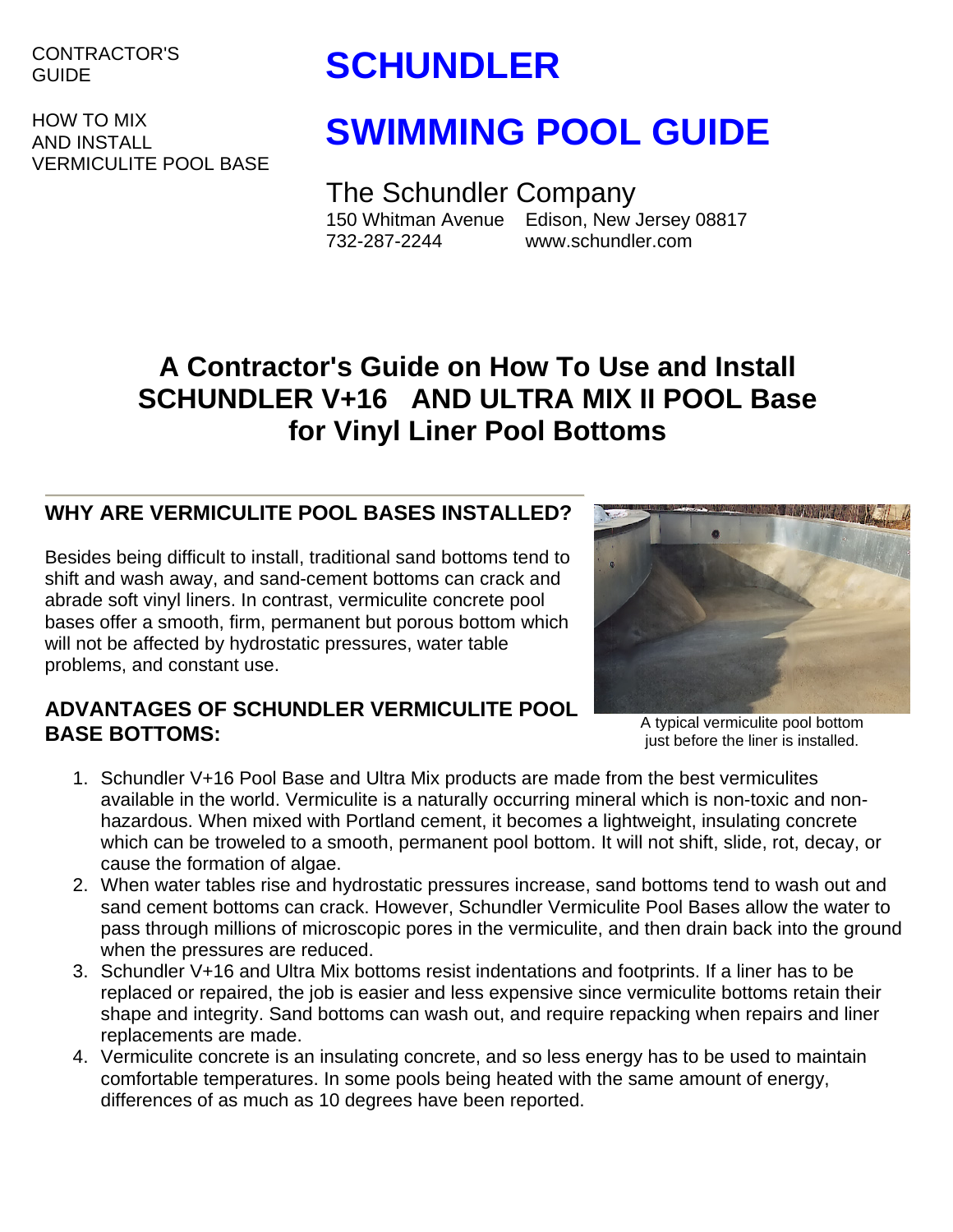## CONSTRUCTION GUIDELINES

#### **WEATHER CONDITIONS AFFECTING VERMICULITE POOL BASES:**

*Very hot and dry conditions, extremely wet ground or heavy rain, and/or freezing temperatures all create problems when working with any kind of concrete, including vermiculite pool bases:*

- On very hot and dry days, the hopper walls and bottom should be misted with water to prevent the water from being sucked out of the concrete too soon and causing premature hydration. Rapid loss of water can cause eventual surface cracking, soft spots, and loss of strength.
- Very wet conditions can wash out the Portland cement reducing or eliminating any strength and eventually resulting in soft spots and the possibility of wash outs.
- Very cold conditions will slow down curing time significantly. Allow much more time before walking or working on the bottom during very cold weather.
- Freezing temperatures will prevent vermiculite concrete from curing properly or from ever achieving full strength.

#### **PREPARATION:**

A good excavation is very important, if not critical! It will make troweling easier, save time and money, reduce the chances of problems during both installation and the life of the pool! Ideally, the pool will be cut so as to allow exactly 2 inches of vermiculite concrete base.

#### **INGREDIENTS NEEDED:**

In order to install a Schundler Vermiculite Pool Base bottom, you will need sufficient quantities of the following:

1. **SCHUNDLER V+16 POOL BASE** and Portland Cement (Type I or III, or High Early Cement)

#### **OR,**

#### **SCHUNDLER ULTRA MIX II**

(a pre-blended mix of our Vermiculite and Portland Cement)

2. Clean water, free from deleterious amounts of acid, alkali and organic matter.

If you are uncertain about how many regular bags of vermiculite or pre-mix you might need, check our approximate [coverage charts](http://www.schundler.com/cover.htm) (see [www.schundler.com/cover.htm](http://www.schundler.com/coverage.htm)) for different size pools. These are approximate numbers based on several design systems and are based on  $2$ " bottoms.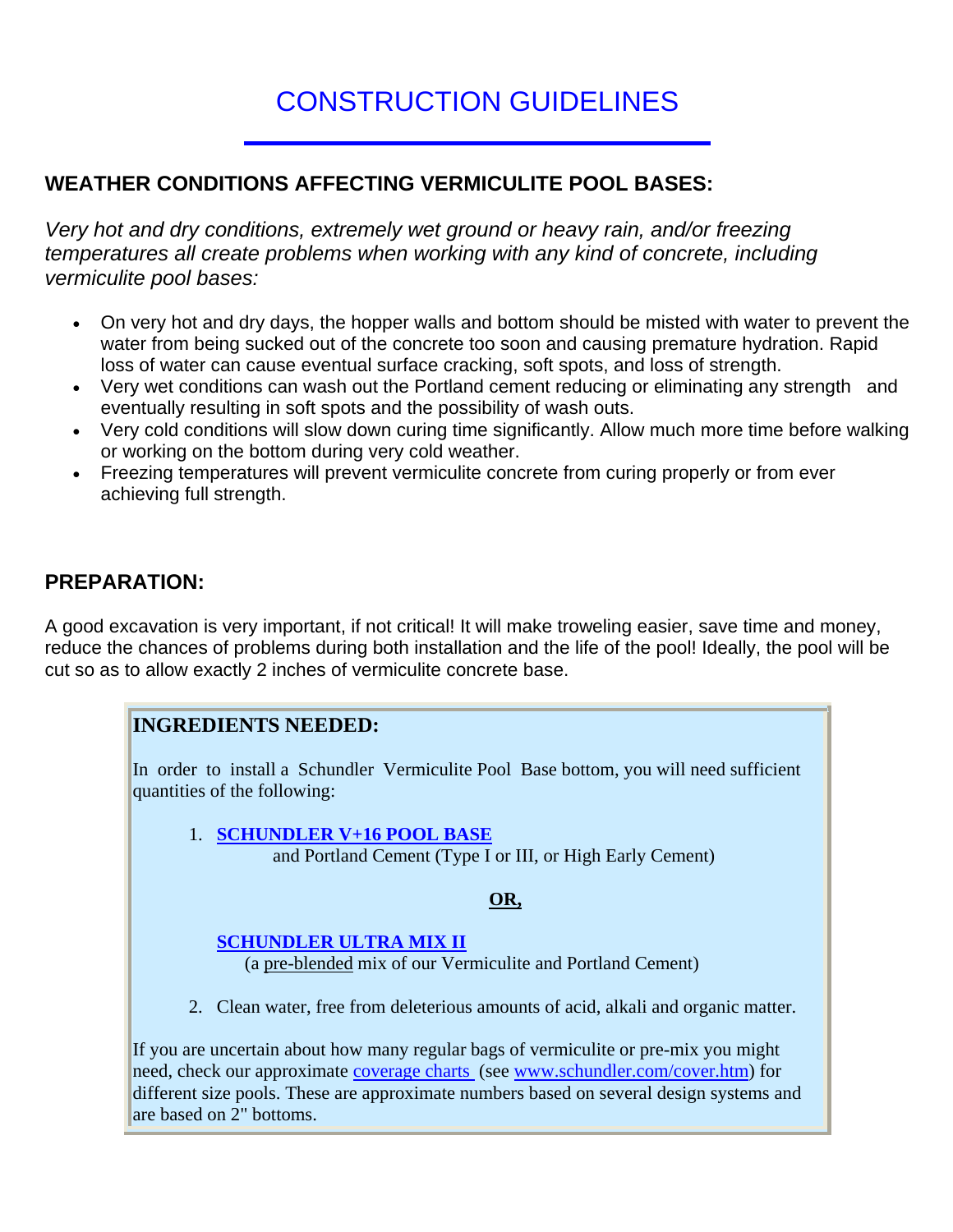#### **MIXING TECHNIQUES AND FORMULAS:**

- **When using Schundler V+16 Pool Base and Portland Cement:**
	- o Use: One bag of Portland Cement (94 lbs) two bags of **Schundler V+16 Pool Base** and approximately 20 gallons of water
	- o First mix the water and cement. After they are well mixed, then add the **Schundler V+16 Pool Base** vermiculite, and mix just until the vermiculite is all dampened (often no more than 10-20 seconds and never more than a couple minutes!)
- When using **Schundler Ultra Mix II**:
	- o Use: one bag of **Schundler Ultra Mix II** and approximately 5-6 gallons of water
	- o Put water into the mixer first, then add **Schundler Ultra Mix and mix just until the** vermiculite and Portland cement are damp and wet. Do not over mix!



**Ultra Mix**

### **MIXING TIPS:**

- For sloped sections, use a stiffer mix (accomplished by adding less water). The greater the degree of pitch, the stiffer your mix should be.
- Check mixes for these visual characteristics:
	- o Uniform color
	- o No dry or unmixed material visible
	- o Basic "creamy" texture
- Avoid over mixing. Unlike sand concrete, the vermiculite will break down if over mixed. This will suddenly turn the mix very wet and reduce your yield (number of square feet covered by each bag.)
- If possible, use a paddle mixer not a concrete mixer! Concrete mixers are drums or "barrels" with blades welded onto the insides of the drum. When rotated, the material is supposed to "plop" down because of gravity. With vermiculite concrete, there is not enough weight in the material to pull it down and mix it properly. With a paddle mixer, the drum stays stationary and a paddle rotates to mix the material. It mixes faster with more control---and is best for both V+16 and Ultra Mixes.

For information about mixers, go to our web site page:

**[Mixers for Vermiculite Concrete Mixes](http://www.schundler.com/mixers.htm)**

at

**([www.schundler.com/mixers.htm\)](http://www.schundler.com/mixers.htm)**